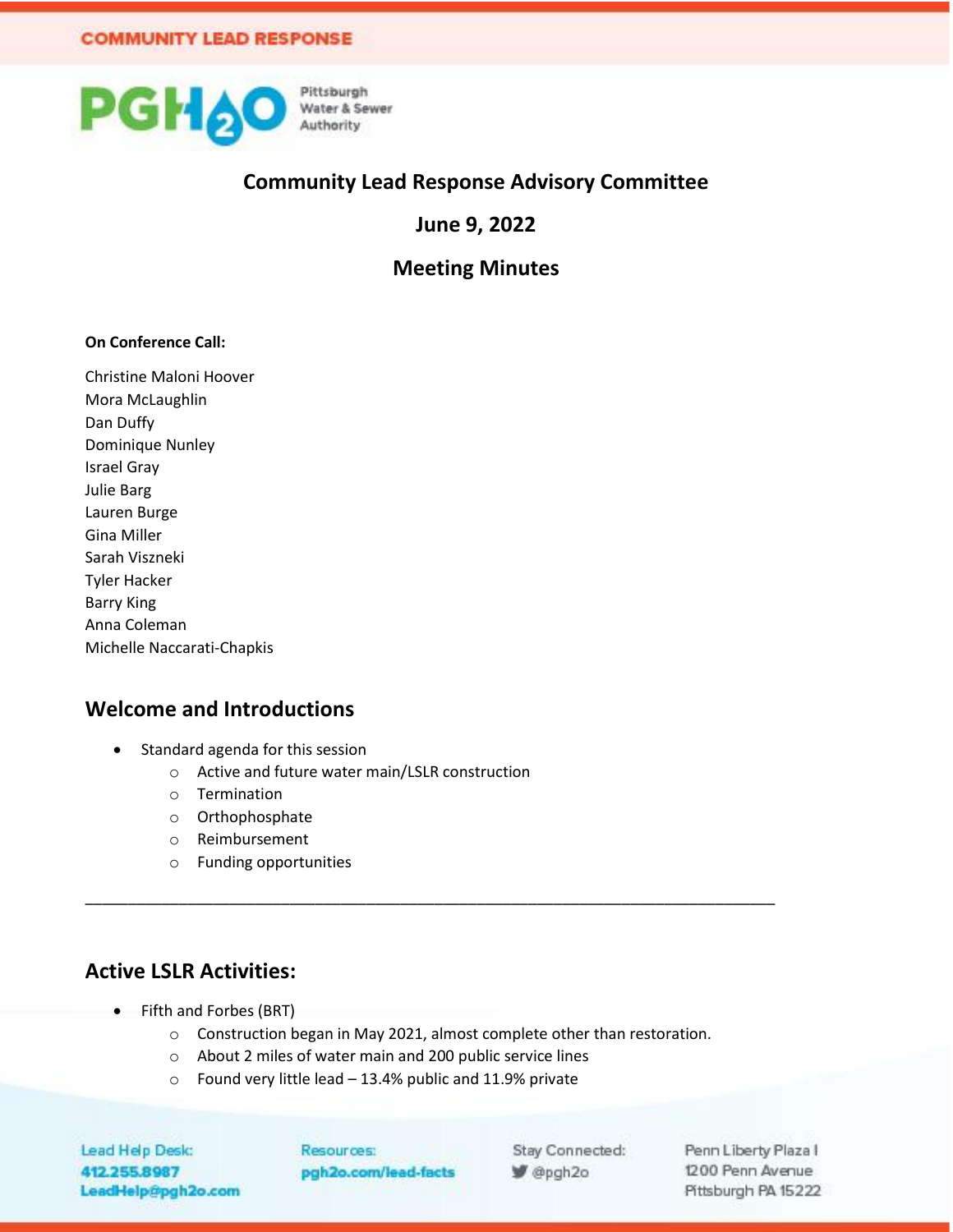

#### • 2021 SDWMR

- o Two contracts awarded in January, construction started mid-March.
- o 6.3 miles water main, 950 public service lines
- o Construction will take one year.
- o Contract B: Making good progress in Highland Park and Lawrenceville
- o Contract C: not as far along as Contract B, but work is proceeding in Point Breeze.
- o 46% (15,433 ft) of water main installed on both contracts
- o About 54% of service lines completed
	- 39% public and 35% private lead
	- Much closer to our estimates in planning
- o 92% of agreements returned/no agreement needed
- o Abandoned the service line at 2 unoccupied homes.
- Other Water Main Work
	- o Thomas & McPherson Stormwater Project
		- Began last fall
		- Involves replacing section of water main
		- 71 public service lines
			- 44% public, 55% private lead
		- Service line replacements underway
	- o Centre Avenue
		- Replacing portion of water main on Centre
		- 16 public service lines
		- 19% public, 24% private
	- o Fuchsia Way Sewer Project
		- Replacing sewer, need to replace water main also
		- Have customers on temporary service while work is being done.
		- 43 public service lines
		- 19% public, 25% private
		- **.** This was part of the 2019 LSLR Program, some customers were unresponsive before but will all receive the replacements.
		- 1 termination will take old water main out of service next week. We believe it is abandoned home, materials are left on front door, but there is a dog inside that looks healthy.

**Michelle Naccarati-Chapkis: Can police do a wellness check on the home if you're getting mixed signals on its occupancy?**

- **Construction team is making 311 call to see what to do next, especially about the dog.**
- **We knock on the door regularly, have been noticing the dog for 3 weeks.**
- **Sarah Viszneki noted in chat that the dog has been retrieved from the home.**

Resources: pgh2o.com/lead-facts Stay Connected: P @pgh2o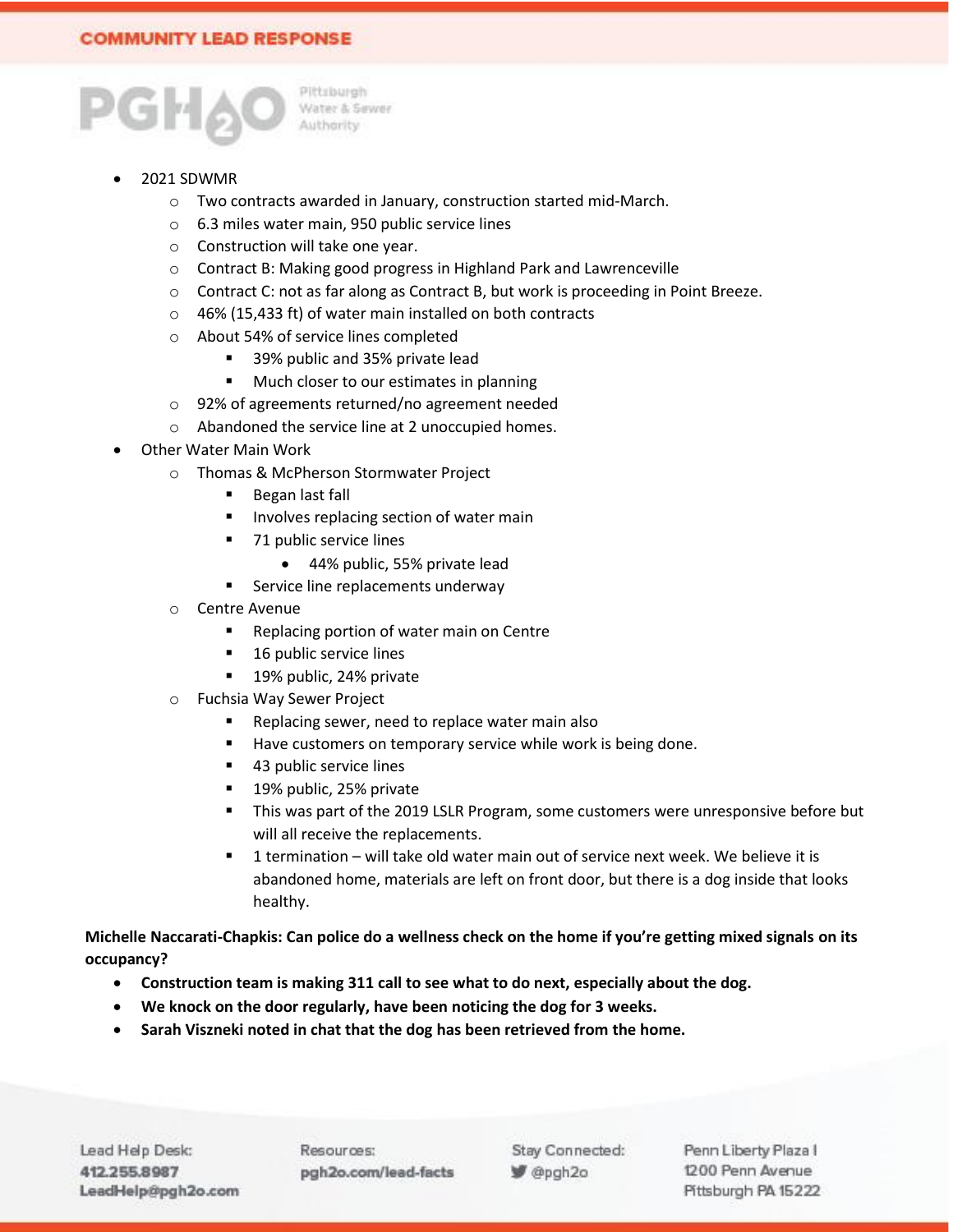

# **Future Lead Activities**

- 2022 SDWMR
	- o Design complete applying for PENNVEST in August
	- o Full project is contingent on PENNVEST funding.
	- $\circ$  Filing in August allowed us to apply with 3 years of construction plans and receive commitment from PENNVEST
	- $\circ$  Three contracts about 10 miles of water main, about 1,900 service lines to be replaced (may be less depending on actual PENNVEST funding)
	- o Anticipated construction starting in early 2023.
- 2023 SDWMR
	- o Procuring a designer
	- o Design to start in September, construction in mid-2023. Will be able to move to construction faster with 3-year PENNVEST approvals.
	- o Size of contract also contingent on PENNVEST
	- o About 16 miles of water main, number of service lines still being determined.
- 2024-2026 SDWMR planning to start this summer

**Gina Miller: Regarding PENNVEST funding - was optimistic that there was American Rescue Plan Act funding available, is that still on the table?**

- **City of Pittsburgh gave us \$17M of their funds for the Neighborhood Program, that is in place now.**
- **May be an opportunity for more if the City is not able to spend remainder of their money in the timeframe required.**

**Israel Gray: Is there full time inspection at all jobsites? Have variety of contractors? My experience in gas work made me wonder if there is fulltime inspection.**

- **Definitely, we have a Construction Management team, including full-time inspectors, overseeing all aspects of the construction.**
- **Use ARCGIS collector n app to document all work, and any other documentation that would be required on a water main jobsite.**
- **For SDWMR we have one contractor for both contracts – the contractor has consistently bid low, and we have been using them for a couple contracts. It is a public bidding process and we always go with the lowest bidder.**
- **Have two different contractors on other LSLR projects**
- **6 contracts, 3 contractors.**
- **Barry King: confirmed we have inspectors on all contracts, just renewed the contract so there are 9 firms bidding on it now. Has been standard since 2017.**

\_\_\_\_\_\_\_\_\_\_\_\_\_\_\_\_\_\_\_\_\_\_\_\_\_\_\_\_\_\_\_\_\_\_\_\_\_\_\_\_\_\_\_\_\_\_\_\_\_\_\_\_\_\_\_\_\_\_\_\_\_\_\_\_\_\_\_\_\_\_\_\_\_\_\_\_\_\_\_\_\_

Resources: pgh2o.com/lead-facts Stay Connected: @pgh2o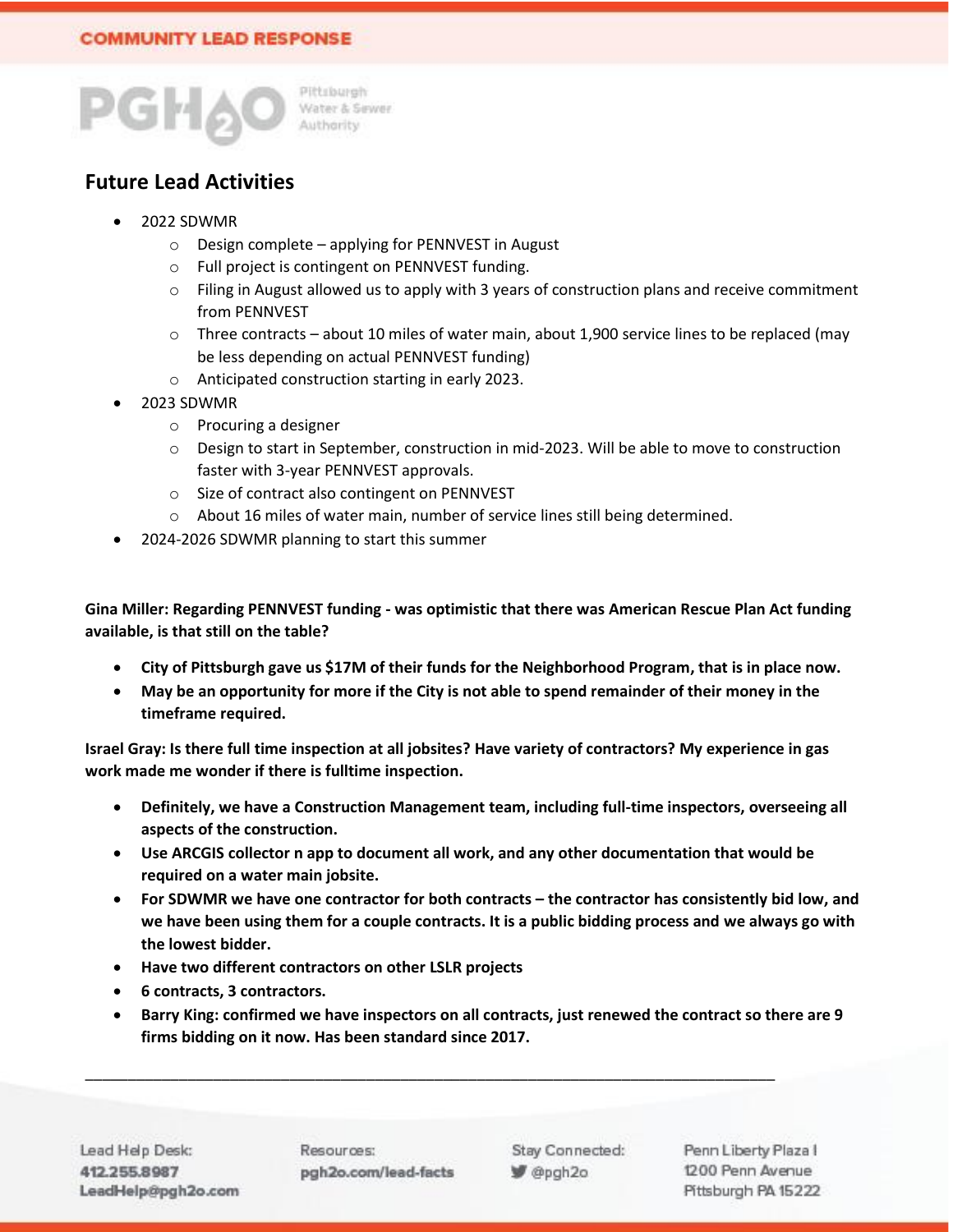

# **2022 LSLR Active Construction**

- **Priority LSLR** 
	- o \$4.7M grant/loan package from PENNVEST
	- $\circ$  One-off contract that replaces lead lines at daycares, locations with elevated lead.
	- o Orthophosphate may not be effective at every single address, better to just replace where it is not working. This is in addition to the home inspections that we offer to customers, free of charge.
	- o Construction began in March
	- $\circ$  178 agreements initially sent all daycares, any elevated lead levels (>10 ppb) from 9/2019-12/2021.
	- o 93 additional agreements sent to locations > 7.5 ppb.
	- o Finding more lead than anticipated, especially on the private side
	- $\circ$  Progress is slower than other contracts finding more lead is slowing us down, sites are usually open for multiple days. Encouraging contractor to add more crews.
	- o Good news: not finding much lead at daycare facilities

**Michelle Naccarati-Chapkis: Regarding Priority agreements - of those two batches, what is the return rate? Since these are one-off replacements, is this contract a higher cost per replacement? The 1000 Hours program is showing low levels of lead in inspections, consistent with our findings. Regarding ortho: what is the process to determine why it is not effective in certain properties?** 

- **82% of agreements have been returned for the two batches.Normally rate ticks up once work starts in a neighborhood. Return rate for this contract is impressive given there is no surrounding construction at these locations.**
- **While we expect our costs to be higher on one-off replacements, we received good bids for this contract. Contractor has worked on our SDWMR work, but never just LSLR. Believe that the contractor didn't factor in mobilization fees since they are used to SDWMR.**
- **When we get an exceedance not related to construction:**
	- o **Give them info on flushing and offer to do a profile sample. Take series of 12 1-liter bottles, look at lead levels in each liter to find out where the elevated lead is coming from.**
	- o **We look at water usage history – oftentimes, customers are not using much water which is not allowing orthophosphate to form scales on the service line and causing exceedance.**
	- o **Look at water system – is the home on a dead end of our system where there isn't much flow? Do they have unique plumbing set up inside home? Do they have particularly long service line?**
	- o **We conduct a home visit and give them instruction on flushing, cleaning aerators, take field measurements of other chemistry in water.**
	- o **Find that often, the exceedance is related to water usage and we just need to replace service line.**
- Neighborhood LSLR

Lead Help Desk: 412.255.8987 LeadHelp@pgh2o.com Resources: pgh2o.com/lead-facts Stay Connected: @pgh2o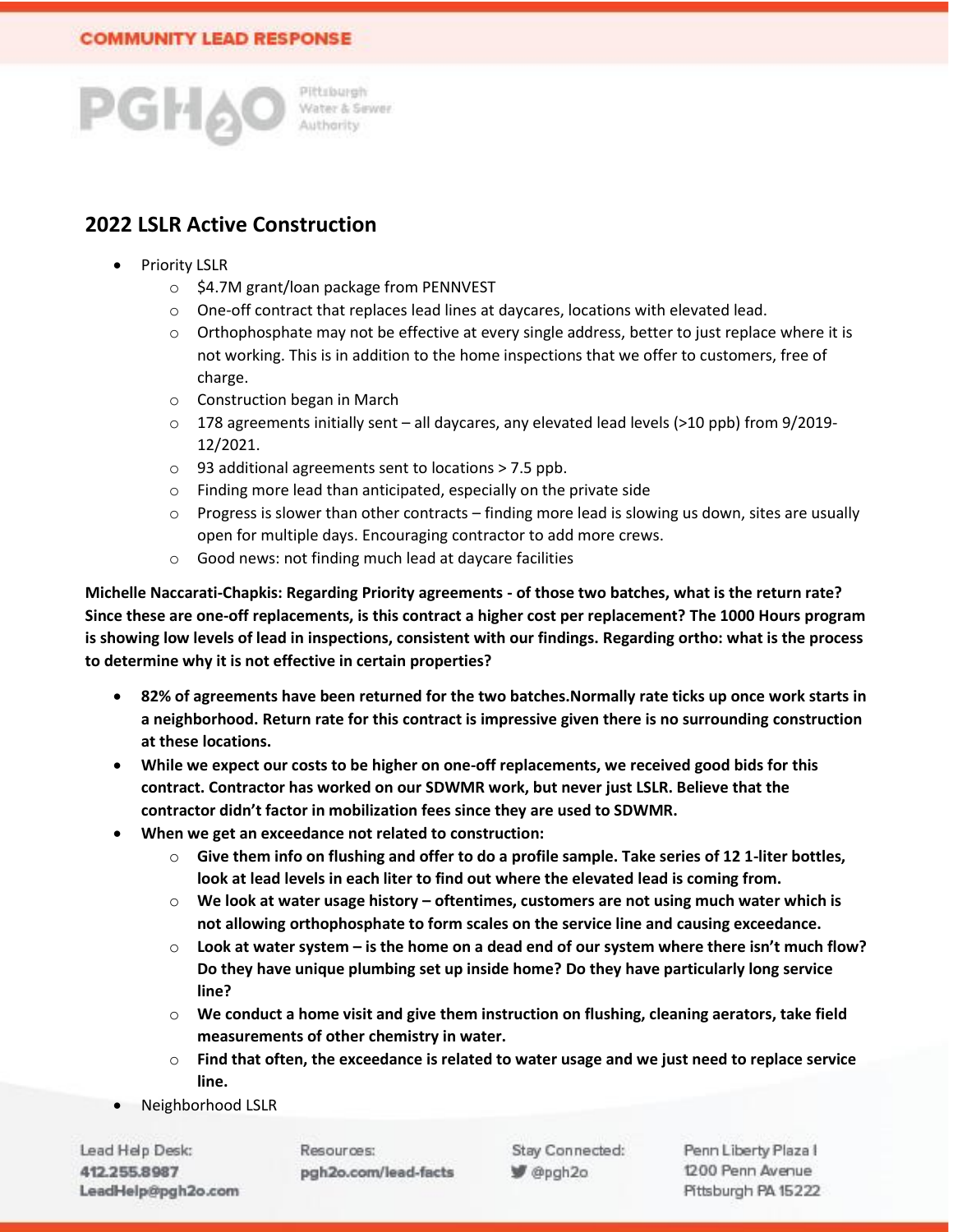

- o City approved \$17.5M for PWSA from ARPA (\$17M for LSLR)
- o Contract awarded in January, started in early-April
- o Funds allow for work at 1,400 locations and replace approximately 725 public and associated private lines.
- o Got good bids
- o Followed prioritization model, 15 neighborhoods came back has high priority.
- o Further ranked neighborhoods based on PWSA Affordability Model (affordability of our water and sewer rates)
- o Worked with PWSA engineers working on water main replacement planning to avoid streets where we are replacing water mains in the near future.
- o Work began in Elliott/Crafton Heights due to upcoming sewer rehab work this summer.
- o First agreements went to North Oakland, South Oakland, and Elliott/Crafton Heights. Sending agreements in phases to lighten the load for Lead Help Desk.
- o Construction began in April, will be complete in fall 2023.
- o Very little lead being found in Elliott/Crafton Heights
	- 51 public (22%), 34 private (14%) lead lines out of 236 verifications.
	- We are using our best available data so don't see way around needing to dig and complete a visual verification.
	- Participating in WEF study that is kicking off soon, working with tech developers that are creating new tools to develop a non-intrusive method to determine service line materials.
- o Wrapping up Elliott/Crafton Heights in next few weeks, moving to Oakland next.

**Michelle Naccarati-Chapkis: Are you replacing lead with PVC? Some people are concerned with the use of plastic products, do they leech?** 

- **On public-side, we use PEX plastic. It is a very common plumbing material, meets all NSF and regulatory standards.**
- **Use copper on the private side because many homes use service line to ground electrical system.**
- Urgent LSLR
	- o Replace private lead when encountered during PWSA Operations work related to a leak.
	- o Includes contingency for public side in the event that Operations doesn't have the staff to respond.
	- o Contract started in March, will be annual.

# **Opt-Out Status**

Almost all locations opt out because they say the private side is already replaced.

\_\_\_\_\_\_\_\_\_\_\_\_\_\_\_\_\_\_\_\_\_\_\_\_\_\_\_\_\_\_\_\_\_\_\_\_\_\_\_\_\_\_\_\_\_\_\_\_\_\_\_\_\_\_\_\_\_\_\_\_\_\_\_\_\_\_\_\_\_\_\_\_\_\_\_\_\_\_\_\_\_

Lead Help Desk: 412.255.8987 LeadHelp@pgh2o.com Resources: pgh2o.com/lead-facts Stay Connected: @pgh2o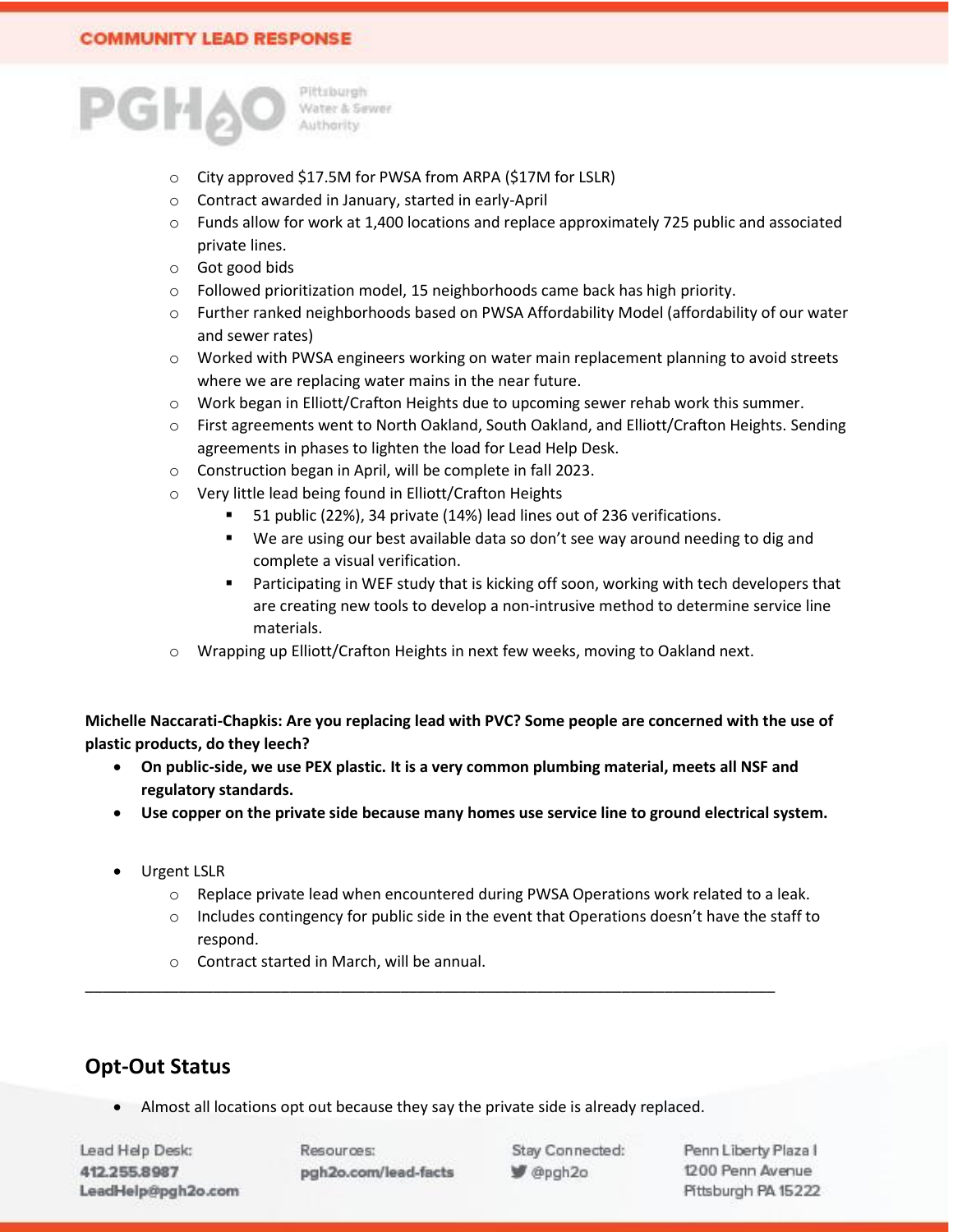

- One person did not give reason.
- 26 of 39 opt-outs have been verified and all verified to date are non-lead.

\_\_\_\_\_\_\_\_\_\_\_\_\_\_\_\_\_\_\_\_\_\_\_\_\_\_\_\_\_\_\_\_\_\_\_\_\_\_\_\_\_\_\_\_\_\_\_\_\_\_\_\_\_\_\_\_\_\_\_\_\_\_\_\_\_\_\_\_\_\_\_\_\_\_\_\_\_\_\_

• PWSA abandons service line at condemned properties.

# **Outreach**

- Outreach consists of:
	- $\circ$  Virtual public meetings when we are moving into a neighborhood. Coordinate with community leader or schedule our own meetings and notify residents.
	- o Use robocalls to notify of construction activity, follow up on outstanding agreements.
	- o Lead Help direct phone calls
	- o Door-to-door canvassing.
	- o Direct outreach for locations verified private lead.
	- o Project updates on website (links provided)

### **Overall LSLR Progress**

• Recently surpassed 9,000 public LSLRs and 6,000 private LSLRs

# **Termination Updates**

- 10 locations have been terminated since April 2021
	- o 3 were emergency Ops replacements where building was unoccupied.

\_\_\_\_\_\_\_\_\_\_\_\_\_\_\_\_\_\_\_\_\_\_\_\_\_\_\_\_\_\_\_\_\_\_\_\_\_\_\_\_\_\_\_\_\_\_\_\_\_\_\_\_\_\_\_\_\_\_\_\_\_\_\_\_\_\_\_\_\_\_\_\_\_\_\_\_\_\_\_\_\_

\_\_\_\_\_\_\_\_\_\_\_\_\_\_\_\_\_\_\_\_\_\_\_\_\_\_\_\_\_\_\_\_\_\_\_\_\_\_\_\_\_\_\_\_\_\_\_\_\_\_\_\_\_\_\_\_\_\_\_\_\_\_\_\_\_\_\_\_\_\_\_\_\_\_\_\_\_\_\_\_

\_\_\_\_\_\_\_\_\_\_\_\_\_\_\_\_\_\_\_\_\_\_\_\_\_\_\_\_\_\_\_\_\_\_\_\_\_\_\_\_\_\_\_\_\_\_\_\_\_\_\_\_\_\_\_\_\_\_\_\_\_\_\_\_\_\_\_\_\_\_\_\_\_\_\_\_\_\_\_\_\_

- o 5 were part of Fifth & Forbes, 3 had public side replaced in 2020. Not reconnected to public side, none were occupied
- o 1 part of SDWMR work and had internal safety concerns, was not occupied.
- Termination process is a lot of work for Lead Help Team, go above and beyond to notify owner and tenant.
- 522 termination processes started, 10 resulted in termination.

# **Orthophosphate Update:**

Lead Help Desk: 412.255.8987 LeadHelp@pgh2o.com Resources: pgh2o.com/lead-facts Stay Connected: P @pgh2o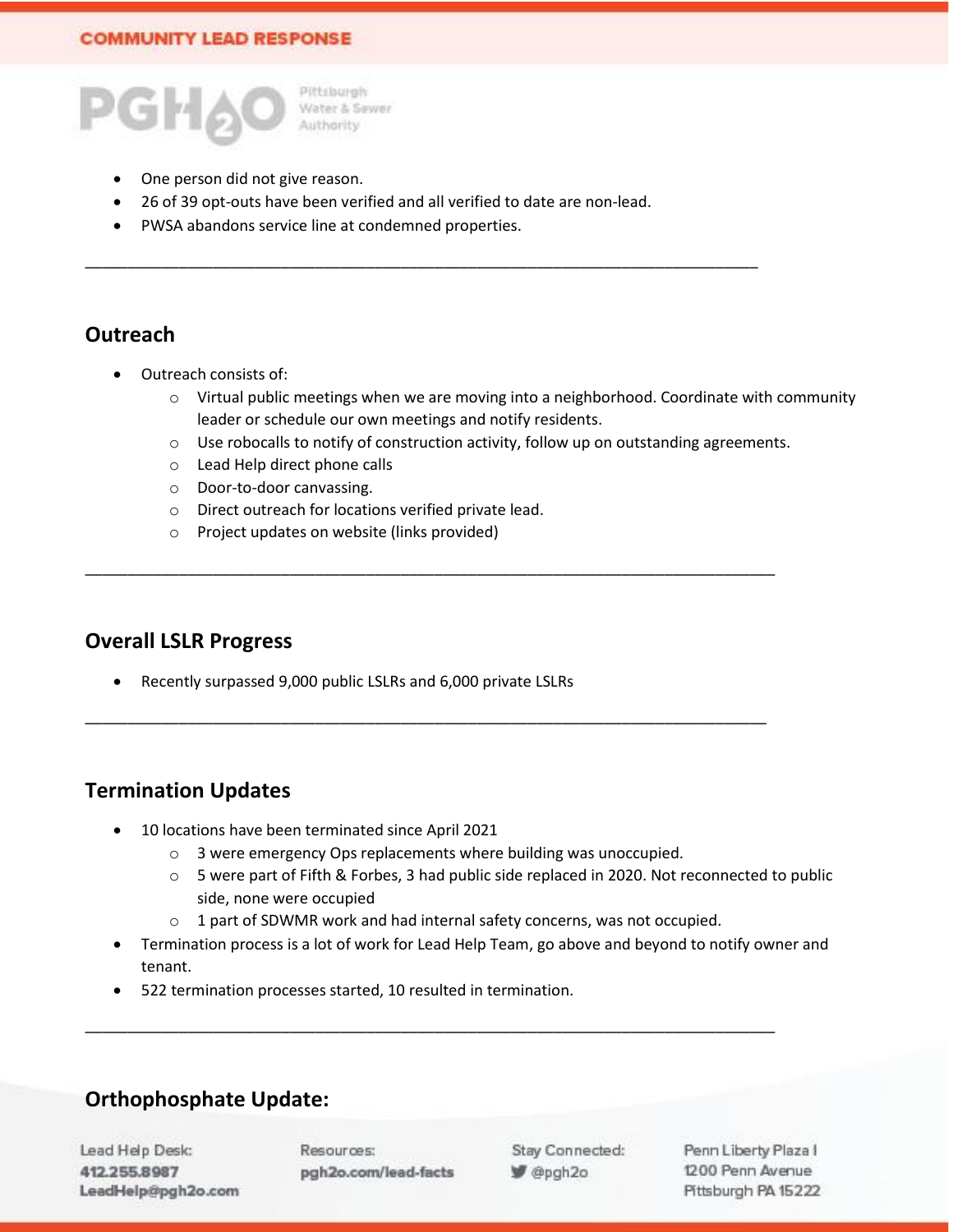

- 2022A compliance sampling underway.
	- o Over 100 samples received.
	- o Ends June 30, 2022
- Submitted Design Engineer Report to DEP to increase ortho levels still waiting for response.
- Continue additional, on-going monitoring to ensure proper application of orthophosphate.
- New Corrosion Control Consultant brought on in April 2022.
- Fresh set of eyes on our treatment process, monitoring, and operating procedures.

\_\_\_\_\_\_\_\_\_\_\_\_\_\_\_\_\_\_\_\_\_\_\_\_\_\_\_\_\_\_\_\_\_\_\_\_\_\_\_\_\_\_\_\_\_\_\_\_\_\_\_\_\_\_\_\_\_\_\_\_\_\_\_\_\_\_\_\_\_\_\_\_\_\_\_\_\_\_\_\_\_

• Consultant is helping us continue to optimize our system, plan for the future. Our current corrosion treatment may not be the right approach when we get the lead out of our system.

### **Reimbursement Program Update:**

- Program began in October 2020
- Income-based, owner or tenant can qualify.
- 702 applicants since program began
	- o 580 are at <300% of FPL
- 59 locations have completed reimbursement process.
	- o 27 of them were at <300% of FPL

### **General Updates:**

- Settlement Requirement Table will be included in files.
- Continue to update web map with inventory, construction activities on monthly basis.

\_\_\_\_\_\_\_\_\_\_\_\_\_\_\_\_\_\_\_\_\_\_\_\_\_\_\_\_\_\_\_\_\_\_\_\_\_\_\_\_\_\_\_\_\_\_\_\_\_\_\_\_\_\_\_\_\_\_\_\_\_\_\_\_\_\_\_\_\_\_\_\_\_\_\_\_\_\_\_\_\_\_

• Customer request sampling continues. Trying to use Priority LSLR to promote program.

\_\_\_\_\_\_\_\_\_\_\_\_\_\_\_\_\_\_\_\_\_\_\_\_\_\_\_\_\_\_\_\_\_\_\_\_\_\_\_\_\_\_\_\_\_\_\_\_\_\_\_\_\_\_\_\_\_\_\_\_\_\_\_\_\_\_\_\_\_\_\_\_\_\_\_\_\_\_\_\_\_

- Now providing 2-year warranty on new service lines, used to be 30 days.
- Now directly mailing pitchers and filters to any location with a result of > 10 ppb. Previously mailed code for those between 10-15 ppb and mailed pitchers for those over 15 ppb.

# **General Updates:**

• Applying for PENNVEST funding in August for 2022-2024 SDWMR

Lead Help Desk: 412.255.8987 LeadHelp@pgh2o.com Resources: pgh2o.com/lead-facts Stay Connected: P @pgh2o